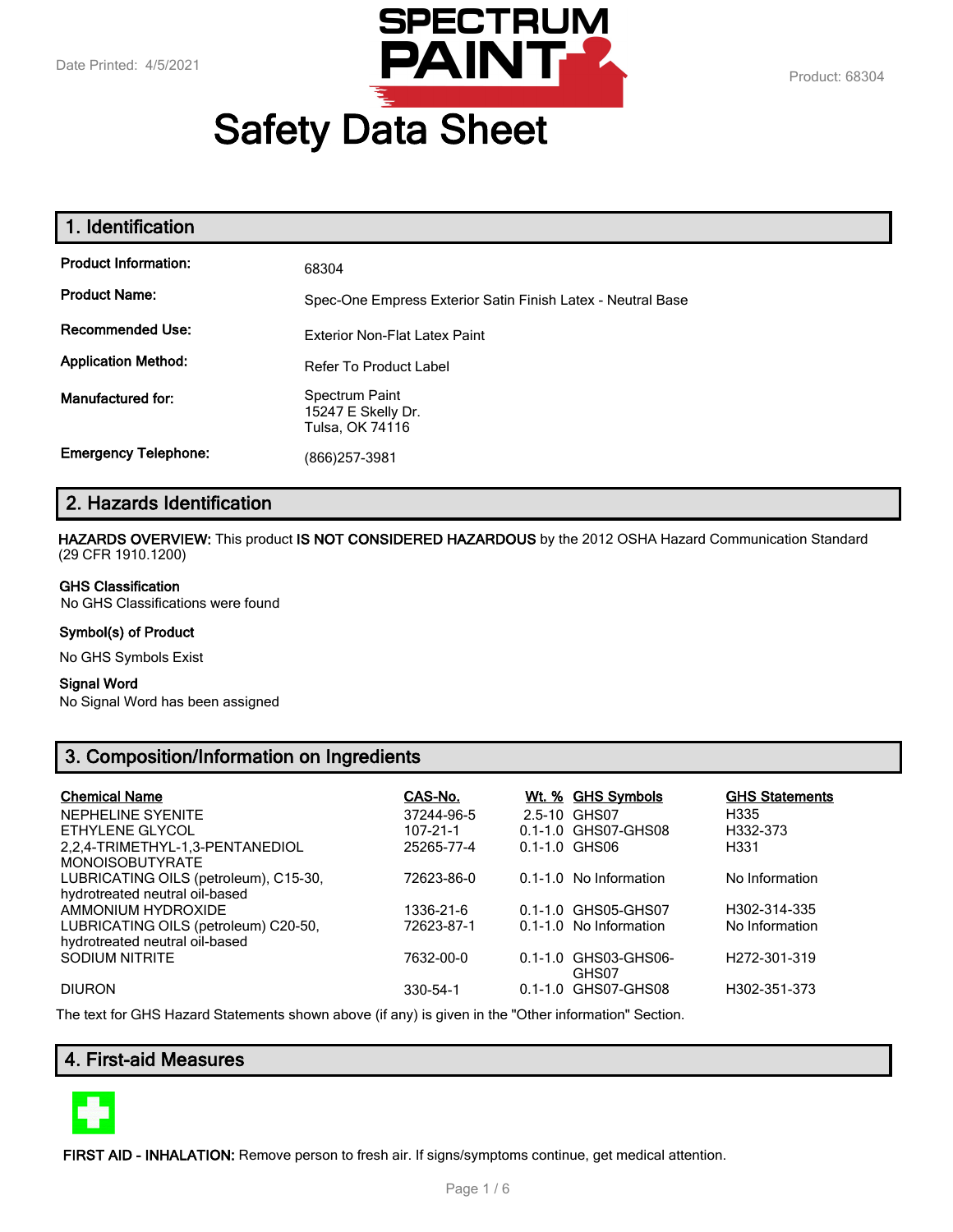**FIRST AID - SKIN CONTACT:** WASH WITH SOAP AND WATER. REMOVE CONTAMINATED CLOTHING AND CLEAN BEFORE REUSE.

**FIRST AID - EYE CONTACT:** FLUSH EYES WITH WATER FOR AT LEAST 15 MINUTES. GET MEDICAL HELP IF IRRITATION PERSISTS.

**FIRST AID - INGESTION:** Due to possible aspiration into the lungs, DO NOT induce vomiting if ingested. Have the victim drink 8 to 10 ounces (240 - 300 ml) of water to dilute the material in the stomach. If vomiting occurs naturally, have the victim lean forward to reduce the risk of aspiration. Consult a physician immediately.

# **5. Fire-fighting Measures**

**UNUSUAL FIRE AND EXPLOSION HAZARDS:** Container may rupture on heating.

**SPECIAL FIREFIGHTING PROCEDURES:** Use a self-contained breathing apparatus with full facepiece operated in pressuredemand or other positive pressure mode. USE WATER SPRAY TO COOL FIRE EXPOSED CONTAINERS.

**EXTINGUISHING MEDIA:** Alcohol Foam, Carbon Dioxide, Dry Chemical, Foam, Water Fog

#### **6. Accidental Release Measures**

**ENVIRONMENTAL PRECAUTIONS:** No Information

**STEPS TO BE TAKEN IN CASE MATERIAL IS RELEASED OR SPILLED:** ISOLATE HAZARD AREA AND KEEP UNNECESSARY PEOPLE AWAY. DO NOT ALLOW THE LIQUID TO ENTER INTO ANY SEWERS, ONTO THE GROUND OR INTO ANY BODY OF WATER. FOR LARGE SPILLS, USE A DIKE AND PUMP INTO APPROPRIATE CONTAINERS. SMALL SPILLS, DILUTE WITH WATER AND RECOVER OR USE NON-COMBUSTIBLE ABSORBENT MATERIAL AND SHOVEL INTO WASTE CONTAINERS.

## **7. Handling and Storage**



**HANDLING:** KEEP FROM FREEZING.

**STORAGE:** Store in a cool dry area. KEEP OUT OF REACH OF CHILDREN.

### **8. Exposure Controls/Personal Protection**

| Ingredients with Occupational Exposure Limits |                      |                       |                     |                         |
|-----------------------------------------------|----------------------|-----------------------|---------------------|-------------------------|
| <b>Chemical Name</b>                          | <b>ACGIH TLV-TWA</b> | <b>ACGIH-TLV STEL</b> | <b>OSHA PEL-TWA</b> | <b>OSHA PEL-CEILING</b> |
| NEPHELINE SYENITE                             | N.E.                 | N.E.                  | 5 mg/kg             | N.E.                    |
| ETHYLENE GLYCOL                               | 50 ppm               | N.E.                  | N.E.                | 100 mg/m $3$            |
| 2.2.4-TRIMETHYL-1.3-PENTANEDIOL               | N.E.                 | N.E.                  | N.E.                | N.E.                    |
| <b>MONOISOBUTYRATE</b>                        |                      |                       |                     |                         |
| LUBRICATING OILS (petroleum), C15-30, 5 mg/m3 |                      | 10 mg/m $3$           | $5 \text{ mg/m}$    | N.E.                    |
| hydrotreated neutral oil-based                |                      |                       |                     |                         |
| AMMONIUM HYDROXIDE                            | 25ppm                | 35 ppm                | N.F.                | N.E.                    |
| LUBRICATING OILS (petroleum) C20-50, 5 mg/m3  |                      | $10 \text{ mg/m}$     | $5 \text{ mg/m}$    | N.E.                    |
| hydrotreated neutral oil-based                |                      |                       |                     |                         |
| <b>SODIUM NITRITE</b>                         | N.E.                 | N.E.                  | N.E.                | N.E.                    |
| <b>DIURON</b>                                 | 10 mg/m3/8hrs        | N.E.                  | 10 $mg/m3/10$ hrs   | N.E.                    |

**Further Advice: MEL = Maximum Exposure Limit OES = Occupational Exposure Standard SUP = Supplier's Recommendation Sk = Skin Sensitizer N.E. = Not Established**

#### **Personal Protection**



**RESPIRATORY PROTECTION:** In order to avoid inhalation of spray-mist and sanding dust, all spraying and sanding must be done wearing adequate respirator.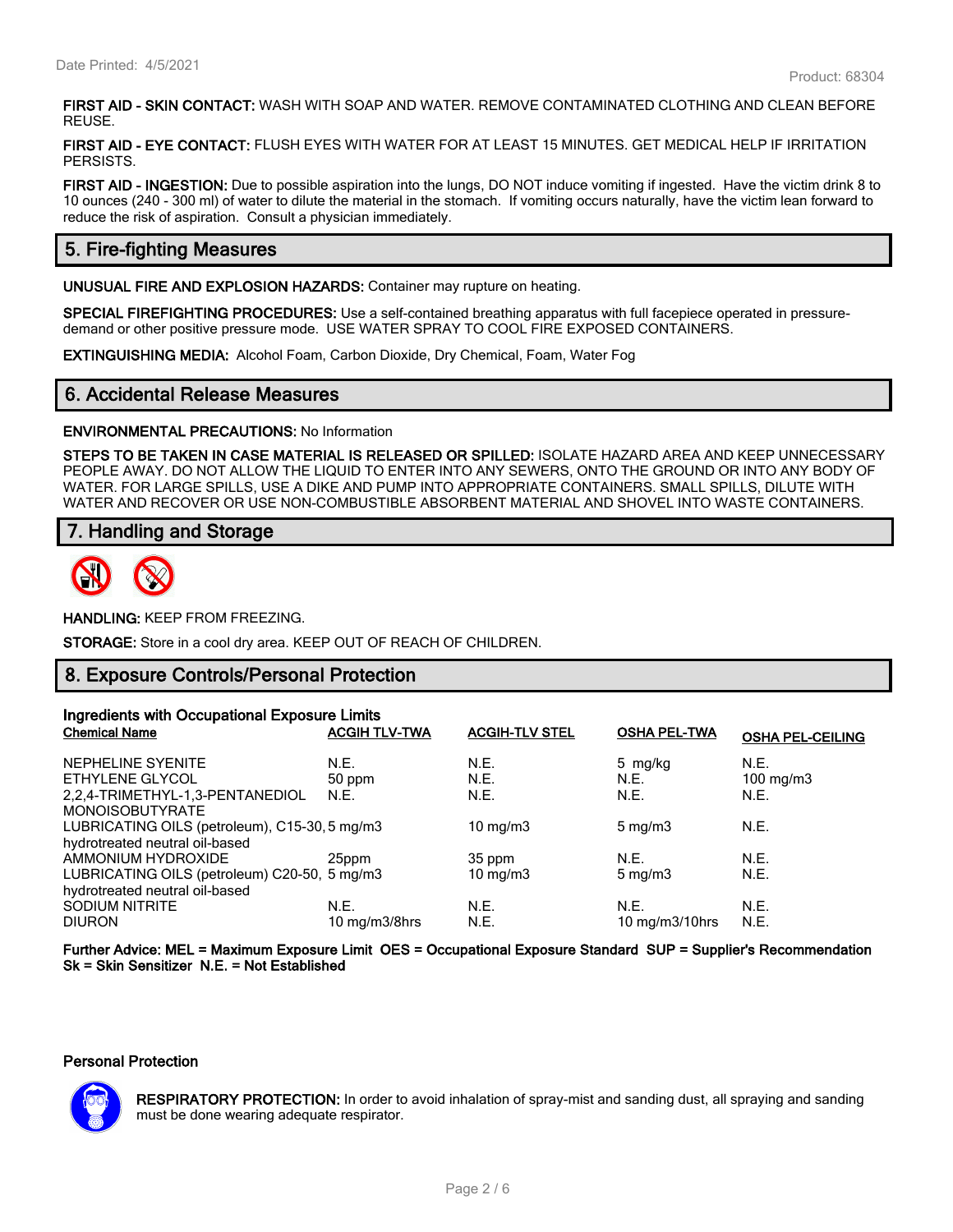

**SKIN PROTECTION:** Sensitive individuals should wear gloves to prevent repeated contact.



**EYE PROTECTION:** Safety glasses with side-shields



**OTHER PROTECTIVE EQUIPMENT:** No Information



**HYGIENIC PRACTICES:** Wash hands before eating, drinking, or smoking.

# **9. Physical and Chemical Properties**

| Appearance:<br>Odor:<br>Density, Ib/gal:<br>Freeze Point, °C:<br><b>Solubility in Water:</b><br>Decomposition temperature, °C | <b>Thick Liguid</b><br>Slight Ammonia Odor<br>$8.60 - 9.00$<br>No Information<br>No Information<br>No Information | <b>Physical State:</b><br><b>Odor Threshold:</b><br>pH:<br>Viscosity:<br>Partition Coefficient, n-octanol/<br>water: | Liguid<br>No Information<br>No Information<br>No Information<br>No Information |
|-------------------------------------------------------------------------------------------------------------------------------|-------------------------------------------------------------------------------------------------------------------|----------------------------------------------------------------------------------------------------------------------|--------------------------------------------------------------------------------|
| Boiling Range, °C:                                                                                                            | $98 - 104$                                                                                                        | <b>Explosive Limits, %:</b>                                                                                          | N/A                                                                            |
| Combustibility:                                                                                                               | Does Not Support Combustion                                                                                       | Flash Point, °C:                                                                                                     | Not Applicable                                                                 |
| <b>Evaporation Rate:</b>                                                                                                      | Slower Than Ether                                                                                                 | Auto-Ignition Temperature, °C                                                                                        | No Information                                                                 |
| <b>Vapor Density:</b>                                                                                                         | Lighter Than Air                                                                                                  | Vapor Pressure, mmHg:                                                                                                | No Information                                                                 |

(See "Other information" Section for abbreviation legend)

# **10. Stability and Reactivity**

**STABILITY:** THIS MATERIAL IS STABLE UNDER NORMAL STORAGE AND HANDLING CONDITIONS.

**CONDITIONS TO AVOID:** AVOID HIGH TEMPERATURES AND FREEZING.

**INCOMPATIBILITY:** No Information

**HAZARDOUS DECOMPOSITION PRODUCTS:** MAY GENERATE TOXIC OR IRRITATING COMBUSTION PRODUCTS. MAY GENERATE CARBON MONOXIDE GAS.

# **11. Toxicological Information**



**Practical Experiences**

**EFFECT OF OVEREXPOSURE - INHALATION:** Inhalation may cause irritation to the respiratory tract (nose, mouth, mucous membranes).

**EFFECT OF OVEREXPOSURE - SKIN CONTACT:** PROLONGED OR REPEATED CONTACT MAY CAUSE IRRITATION.

**EFFECT OF OVEREXPOSURE - EYE CONTACT:** MILD EYE IRRITANT.

**EFFECT OF OVEREXPOSURE - INGESTION:** May be harmful if swallowed. May cause gastrointestinal disturbance.

**EFFECT OF OVEREXPOSURE - CHRONIC HAZARDS:** No Information

**CARCINOGENICITY:** No Information

**PRIMARY ROUTE(S) OF ENTRY:** Eye Contact, Ingestion, Inhalation, Skin Contact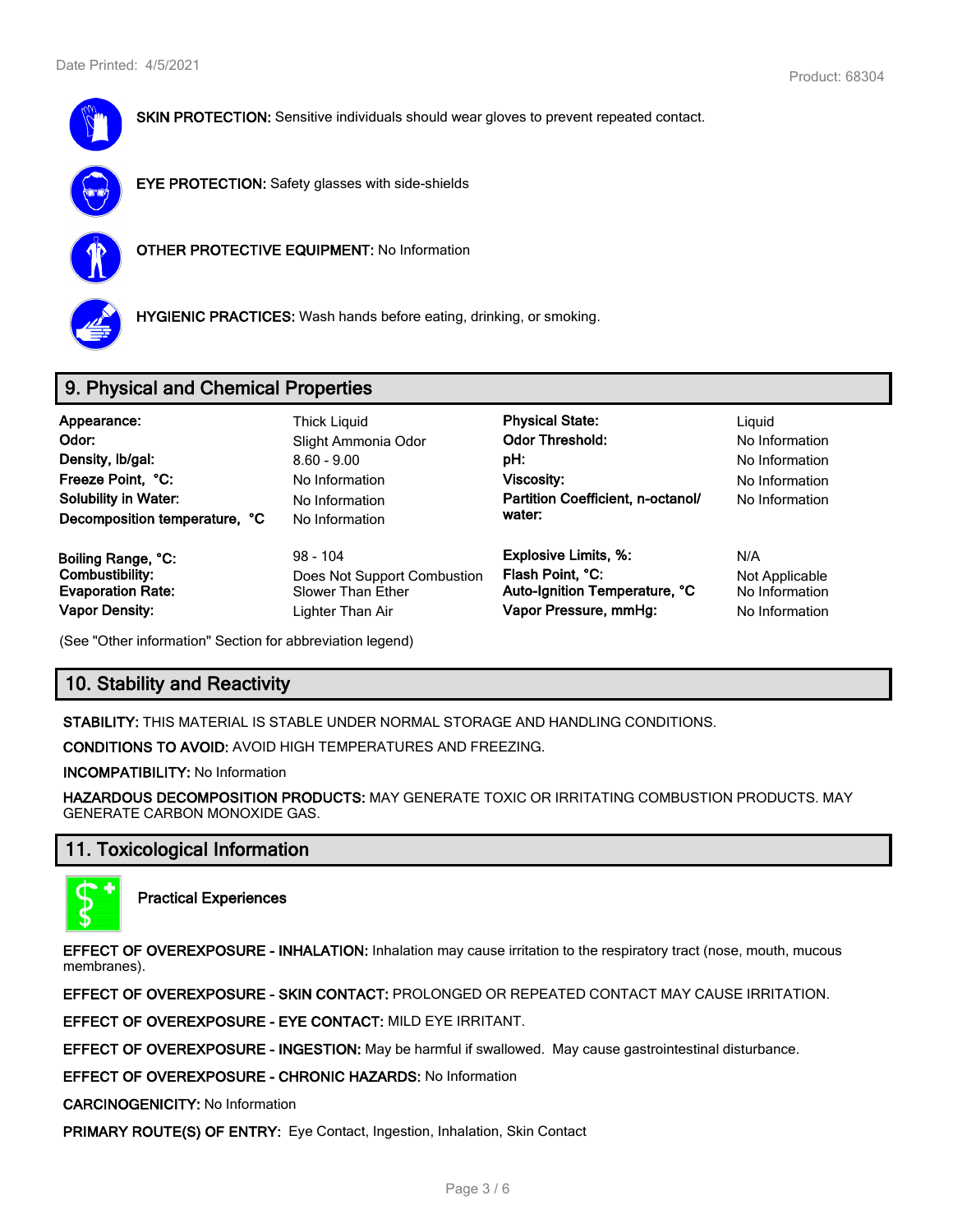## **Acute Toxicity Values The acute effects of this product have not been tested. Data on individual components are tabulated below**

| CAS-No.<br>37244-96-5 | <b>Chemical Name</b><br>NEPHELINE SYENITE                 | Oral LD50<br>>2000 mg/kg | Dermal LD50<br>>5000 mg/kg      | Vapor LC50<br>$>20$ mg/L  |
|-----------------------|-----------------------------------------------------------|--------------------------|---------------------------------|---------------------------|
| 107-21-1              | ETHYLENE GLYCOL                                           | 4,700 mg/kg (Rat)        | 10,626 mg/kg (Rabbit) > 20 mg/L |                           |
| 25265-77-4            | 2,2,4-TRIMETHYL-1,3-PENTANEDIOL<br><b>MONOISOBUTYRATE</b> | 6,500 mg/kg (Rat)        | > 15,200 mg/kg<br>(Rabbit)      | $>$ 3.55 mg/L, 6 hr (Rat) |
| 1336-21-6             | AMMONIUM HYDROXIDE                                        | 350 mg/kg (Rat)          | N.I.                            | N.I.                      |
| 7632-00-0             | SODIUM NITRITE                                            | 157.9 mg/kg (Rat)        | N.I.                            | N.I.                      |

N.I. = No Information

# **12. Ecological Information**

**ECOLOGICAL INFORMATION:** No Information

# **13. Disposal Information**



**Product**

**DISPOSAL METHOD:** DO NOT DUMP INTO ANY SEWERS, ON THE GROUND, OR INTO ANY BODY OF WATER. ALL DISPOSAL METHODS MUST BE IN COMPLIANCE WITH ALL FEDERAL, STATE/PROVINCIAL, AND LOCAL LAWS AND REGULATIONS.

**STEPS TO BE TAKEN IN CASE MATERIAL IS RELEASED OR SPILLED:** ISOLATE HAZARD AREA AND KEEP UNNECESSARY PEOPLE AWAY. DO NOT ALLOW THE LIQUID TO ENTER INTO ANY SEWERS, ONTO THE GROUND OR INTO ANY BODY OF WATER. FOR LARGE SPILLS, USE A DIKE AND PUMP INTO APPROPRIATE CONTAINERS. SMALL SPILLS, DILUTE WITH WATER AND RECOVER OR USE NON-COMBUSTIBLE ABSORBENT MATERIAL AND SHOVEL INTO WASTE CONTAINERS.

# **14. Transport Information**

**SPECIAL TRANSPORT PRECAUTIONS:** Not Regulated by DOT

**DOT Proper Shipping Name:** Not Regulated **Packing Group:** Not Regulated **Hazard SubClass:** Not Regulated **DOT Technical Name:** Not Regulated **Resp. Guide Page:** No Information **DOT UN/NA Number:** Not Regulated

**DOT Hazard Class:** Not Regulated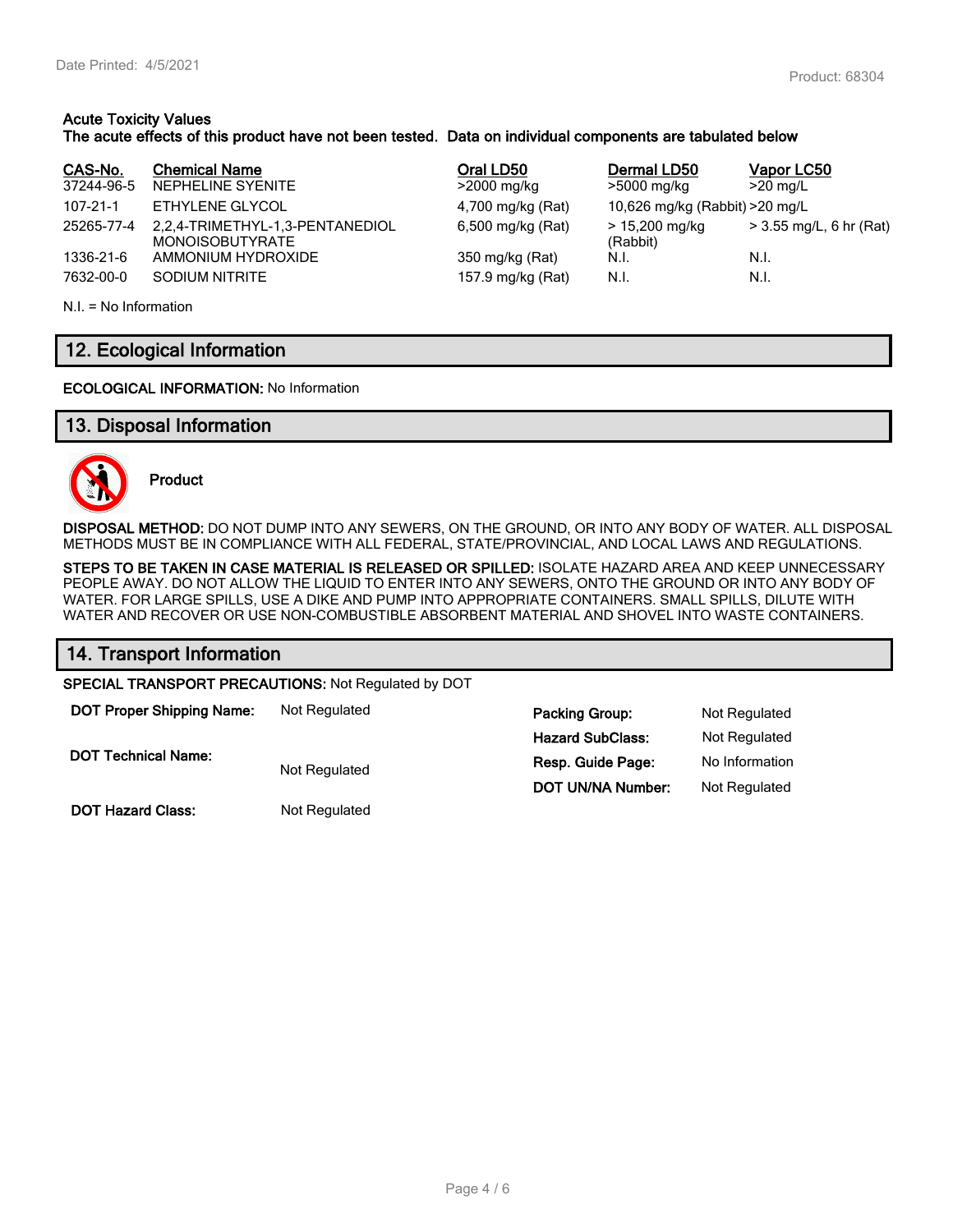# **15. Regulatory Information**

# **U.S. Federal Regulations:**

#### **CERCLA - SARA Hazard Category**

This product has been reviewed according to the EPA 'Hazard Categories' promulgated under Sections 311 and 312 of the Superfund Amendment and Reauthorization Act of 1986 (SARA Title III) and is considered, under applicable definitions, to meet the following categories:

#### None Known

#### **SARA SECTION 313:**

This product contains the following substances subject to the reporting requirements of Section 313 of Title III of the Superfund Amendment and Reauthorization Act of 1986 and 40 CFR part 372:

#### **Chemical Name CAS-No.**

AMMONIUM HYDROXIDE 1336-21-6

## **TOXIC SUBSTANCES CONTROL ACT:**

This product contains the following chemical substances subject to the reporting requirements of TSCA 12(B) if exported from the United States:

No TSCA components exist in this product.

# **U.S. State Regulations: NEW JERSEY RIGHT-TO-KNOW:**

The following materials are non-hazardous, but are among the top five components in this product.

| <b>Chemical Name</b>          |  |
|-------------------------------|--|
| <b>WATFR</b>                  |  |
| ACRYLIC POLYMER               |  |
| <b>Hydroxyethyl Cellulose</b> |  |

#### **PENNSYLVANIA RIGHT-TO-KNOW**

The following non-hazardous ingredients are present in the product at greater than 3%.

**Chemical Name CAS-No.** ACRYLIC POLYMER **Proprietary** Proprietary

## **International Regulations: As follows -**

#### **CANADIAN WHMIS:**

This MSDS has been prepared in compliance with Controlled Product Regulations except for the use of the 16 headings.

**WHMIS Class** No Information

**Chemical Name CAS-No.** WATER 7732-18-5 Proprietary 9004-62-0

 $7732 - 18 - 5$